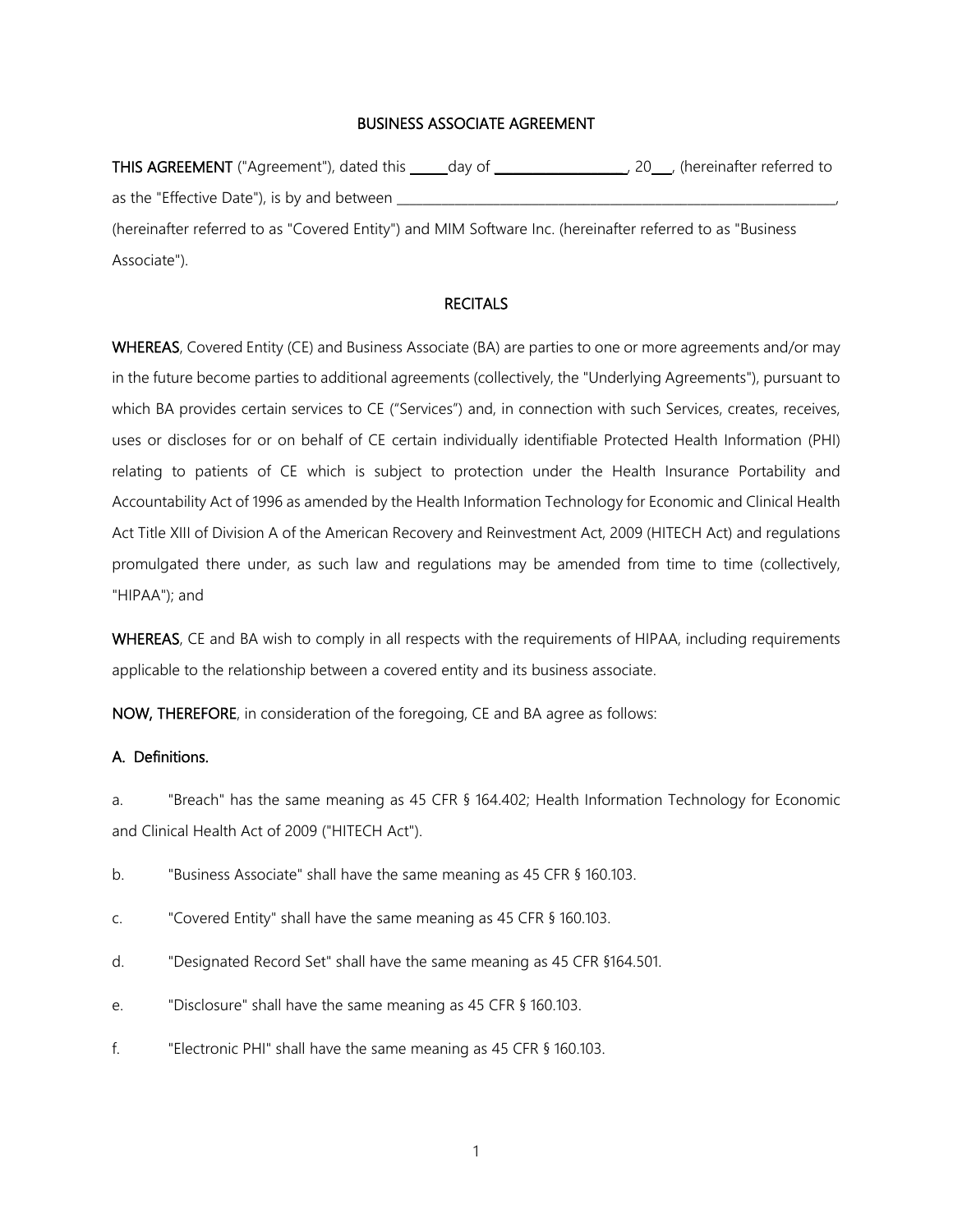g. "HIPAA" means the Health Insurance Portability and Accountability Act of 1996, Public Law 104-191, as amended.

h. "HITECH" shall mean the Health Information Technology for Economic and Clinical Health Act contained in Public Law 111-005, as codified in the U.S. Code, as amended.

i. "Individual" shall have the same meaning as 45 CFR §160.103.

j. "Privacy Rule" shall mean the Standards for Privacy of Individually Identifiable Health Information as CFR Part 160 and Part 164, Subparts A and E, as amended by the HITECH Act.

k. "Protected Health Information (or "PHI") shall have the same meaning as 45 CFR §160.103 (as amended by the HITECH Act), limited to the information created or received by BA from or on behalf of CE.

l. "Required by Law" shall have the same meaning as 45 CFR § 164.103 and the HITECH Act Title XIII, Subtitle D.

m. "Secretary'' shall mean the Secretary of the Department of Health and Human Services.

n. "Security Incident" shall have the same meaning as 45 CFR § 164.304.

o. "Security Regulation" shall mean the Standards for Security for the Health Insurance Reform, 45 CFR Parts 160, 162, 164.

p. "Unsecured PHI" shall mean PHI that has not been rendered unusable, unreadable, or indecipherable to unauthorized individuals.

### B. Obligations and Activities of Business Associate.

1. Uses and Disclosures. BA agrees not to use or disclose PHI other than as permitted or required by this Agreement or as Required by Law.

2. Appropriate Safeguards. BA attests to compliance with: Administrative Safeguards (45 CFR § 164.308); Physical Safeguards (45 CFR § 164.310); Technical Safeguards (45 CFR § 164.312); written policies and procedures (45 CFR § 164.316); and Breach Reporting requirements required by Privacy/Security/HITECH Standards for business associates.

3. Mitigation. BA agrees to mitigate, to the extent possible, any harmful effect that is known to BA of a use or disclosure of PHI held by BA or its Sub-Contractor in violation of the requirements of this Agreement.

2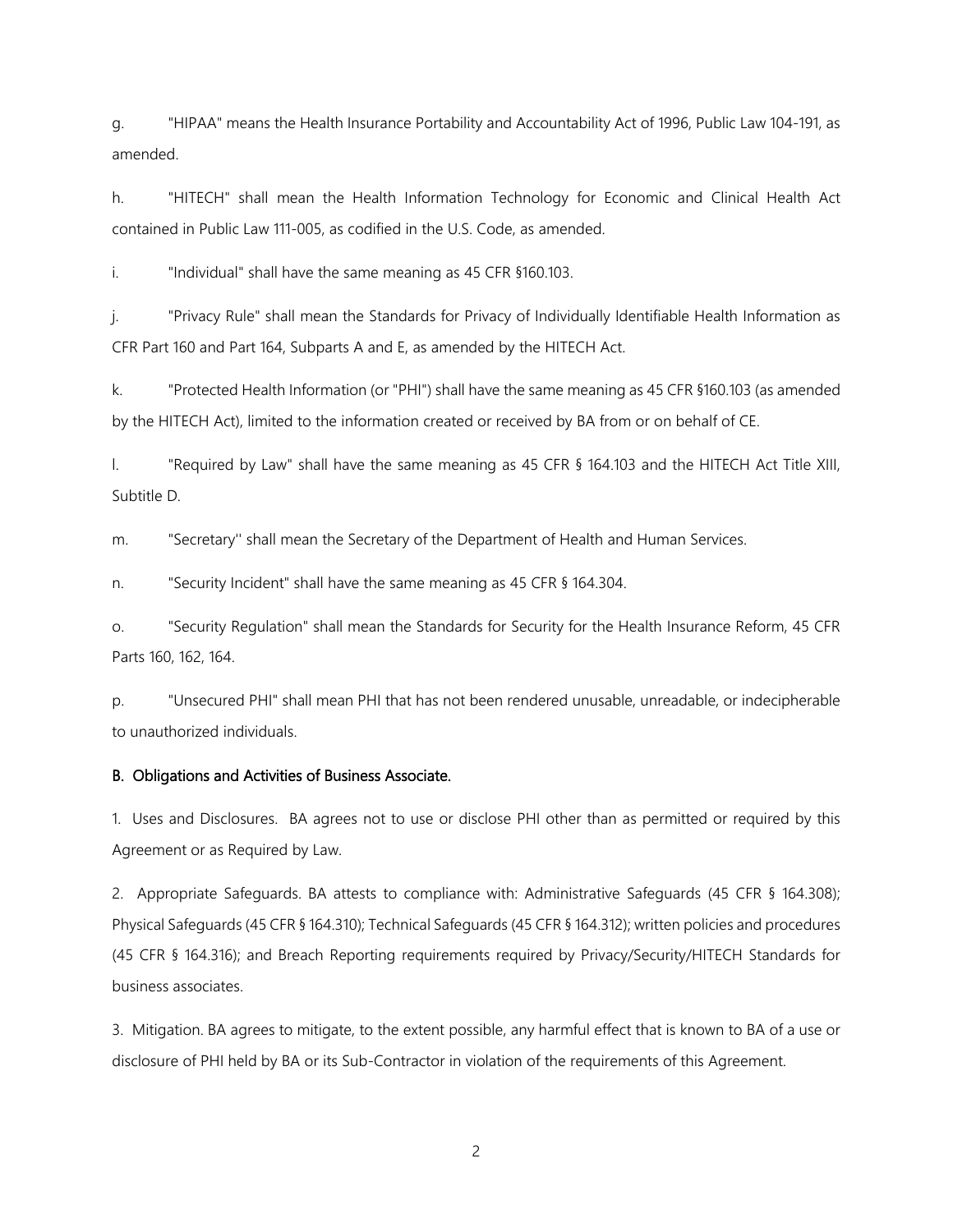4. Reporting. BA agrees to report to CE any use or disclosure of PHI not provided for by this Agreement of which it becomes aware.

5. Breach. If a breach of unsecured PHI occurs at or by BA or its Sub-Contractor, BA must notify CE following the discovery of the breach without unreasonable delay and, in all cases, no later than 60 days from the discovery of the breach. To the extent possible, the BA should provide the CE with the identification of each individual affected by the breach as well as any information required to be provided by the CE in its notification to affected individuals. BA shall comply with all regulations issued by the U.S. Department of Health & Human Services and applicable state agencies regarding breach notification.

6. Access. BA, at the request of CE, shall provide CE (or a designee of CE) access to PHI in a Designated Record Set in a prompt and reasonable manner in order to meet the requirements under 45 CFR § 164.524.

7. Amendments. BA agrees to make any amendments to PHI in a Designated Record Set that the CE directs or agrees to pursuant to 45 CFR § 164.526 at the request of CE or an Individual in a prompt and reasonable manner. Any request by an Individual will be directed to the CE and shall not be in violation of this Agreement or Underlying Agreements by and between the BA and the CE.

8. Access to Books and Records. BA agrees to make available to the Secretary (including official representatives of the Secretary), its internal practices, books, and records, including policies and procedures relating to the use and disclosure of PHI received from, or created by, or received by BA on behalf of CE, in a prompt reasonable manner for the determination of the BA's compliance with the Privacy/Security/HITECH Rule.

9. Accounting of Disclosures. BA agrees to document accounting of disclosures of PHI and information related to such disclosures as would be required for CE to respond to a request by an Individual in accordance with 45 CFR § 164.528.

### C. Permitted Uses and Disclosures by Business Associate.

Except as otherwise limited in the Agreement or Underlying Agreements, BA may use or disclose PHI as follows:

1. On behalf of CE, provided that such use or disclosure would not violate the Privacy/HITECH Rule if done by CE.

2. BA may disclose PHI for the proper management and administration of the BA, provided that disclosures are required by law, or BA obtains reasonable assurances from the person to whom the information is disclosed that it will remain confidential and be used or further disclosed only as required by law for the purpose for

3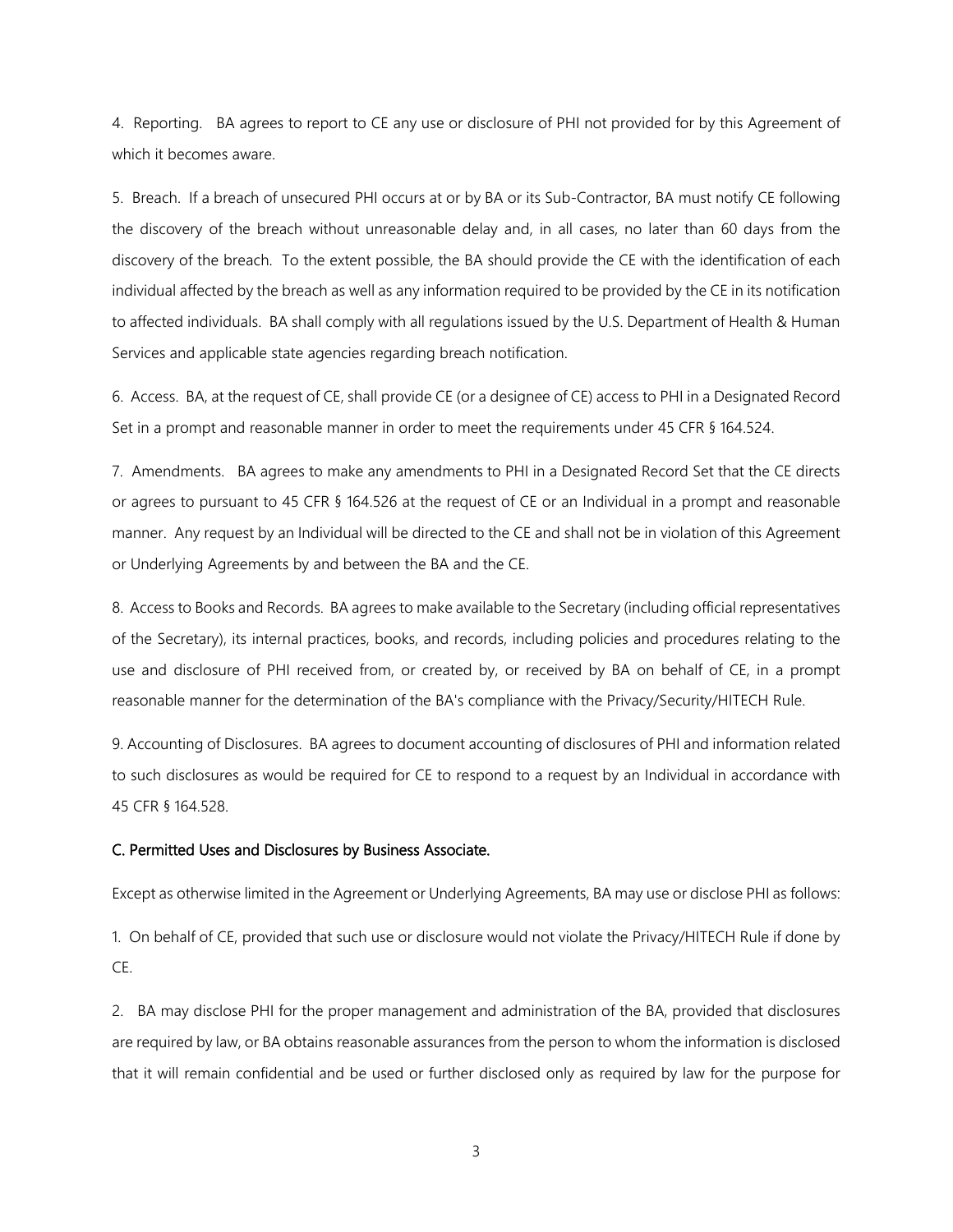which it was disclosed to the person, and the person notifies the BA of any instances of which it is aware in which the confidentiality of the information has been breached.

3. In accordance with 45 CFR § 164.502(e)(1)(ii), ensure that any subcontractors that create, receive, maintain, or transmit PHI on behalf of the BA agree to the same restrictions, conditions, and requirements that apply to the BA with respect to such information.

# D. Obligations of Covered Entity.

1. CE shall notify BA of any limitations in its notice of privacy practices in accordance with 45 CFR § 164.520, to the extent that such limitation may affect BA's use or disclosure of PHI.

2. CE shall notify BA of any changes in, or revocation of, permission by Individual to use or disclose their PHI to the extent that such changes may affect BA's use or disclosure of PHI.

3. CE shall notify BA of any restrictions to the use or disclosure of PHI that CE has agreed to in accordance with 45 CFR § 164.522, to the extent that such restriction may affect BA's use or disclosure of PHI.

4. CE shall not request BA to use or disclose PHI in any manner that would not be permissible under the Privacy Rule if done by CE. Nothing in this paragraph shall restrict the ability of BA to use or disclose PHI as set forth in paragraph C. 2.

#### E. Term of Agreement and Termination.

1. Term of Agreement. This Agreement shall begin on the Effective Date and shall terminate when all of the PHI provided by CE to BA, or created or received by BA on behalf of CE, is destroyed or returned to CE, or if it is infeasible to return or destroy PHI, protections are extended to such information, in accordance with the termination provisions in this section.

2. Termination for Cause. Upon CE's knowledge of a material breach by BA, CE shall either:

a. Provide an opportunity for BA to cure the breach or end the violation and terminate this Agreement if BA does not cure the breach or end the violation within the time specified by CE;

b. Immediately terminate this Agreement if BA has breached a material term of this Agreement and cure is not possible; or

c. If neither termination nor cures are feasible, CE shall report the violation to the Secretary and any other applicable reporting agencies.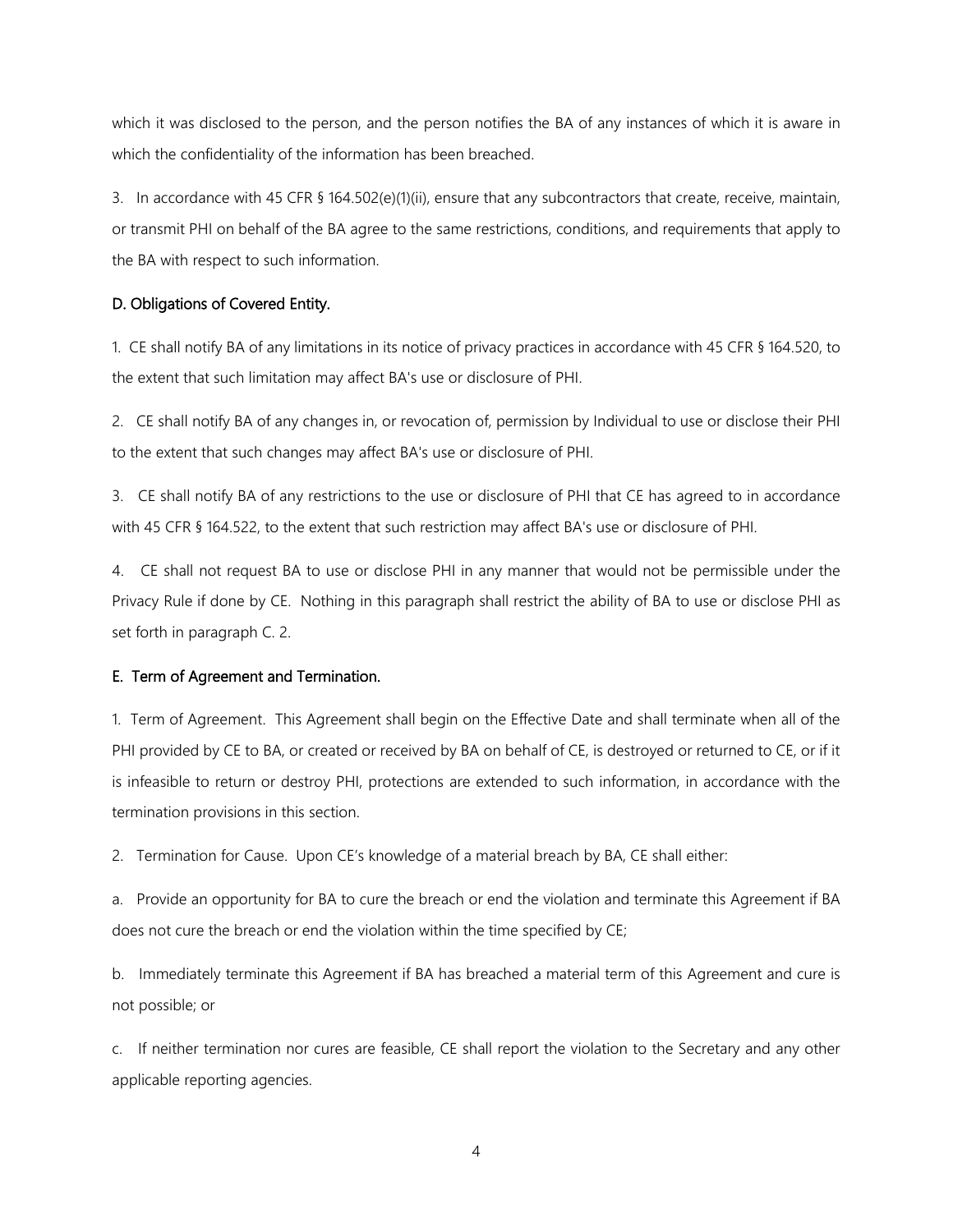3. Effect of Termination.

a. Except as provided in paragraph E. 3(b) of this section, upon termination of this Agreement for any reason, BA shall return, destroy, or disable access to material PHI received from CE, or created or received by BA on behalf of CE. This provision shall apply to PHI that is in the possession of subcontractors or agents of BA. BA shall retain no copies of PHI.

b. In the event that BA determines that returning or destroying PHI is infeasible, BA shall provide to CE notification of the conditions that make return or destruction of PHI infeasible. BA shall extend the protections of this Agreement to such PHI and limit further uses and disclosures of such PHI to those purposes that make the return or destruction infeasible, for so long as BA maintains such PHI.

### F. Miscellaneous Terms.

1. Modification and Assignment. This Agreement may only be modified through a writing signed by the parties and, thus, no oral modification hereof shall be permitted other than changes in state and federal laws regulating PHI privacy and security. The parties agree to take such action as is necessary to amend this Agreement from time to time as is necessary for CE or BA to comply with laws governing the privacy and security of PHI. No modification for new or updated laws or regulations for the security or privacy of PHI need be made in writing, it is the understanding of CE and BA that each will adhere to these new laws or regulations. This Agreement shall not be assignable by CE or BA without the other party's prior written consent. Notwithstanding the above, either party may assign this Agreement to a subsidiary or in connection with a sale of all or substantially all of its assets or stock, provided each assignee or successor party agrees in writing delivered to the non-assigning party to be bound by all terms and conditions of this Agreement.

2. Construction and Severability. This Agreement shall be constructed as broadly as necessary to implement and comply with HIPAA. The parties agree that any ambiguity in this Agreement shall be resolved in favor of a meaning that complies and is consistent with HIPAA. If any provision of this Agreement is or becomes unenforceable, the remainder of this Agreement shall nevertheless remain binding to the fullest extent possible, taking into consideration the purpose of this Agreement.

3. Waivers. This Agreement may only be waived, if such waiver is in writing, specifically references this Agreement and is executed by the party to be bound. The waiver by either party of a breach of any provision of this Agreement does not operate as a waiver of any other breach. A party's failure or delay to exercise any right hereunder does not operate was a waiver of such right or provision of this Agreement.

5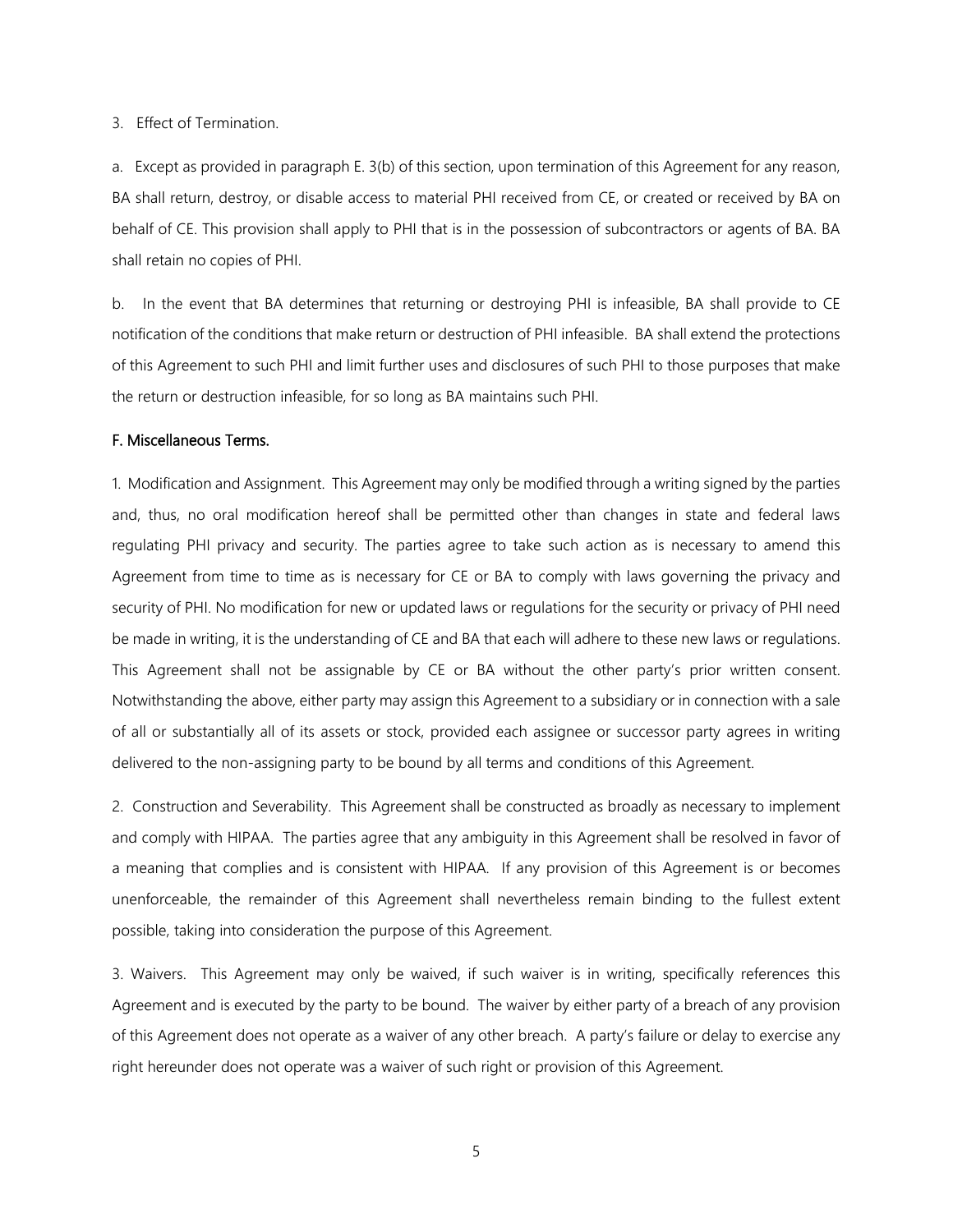4. Governing Law. This Agreement is governed by and construed in accordance with the laws of the State of Ohio without regard to its choice of laws or principles.

5. Notice. Any written notice required under this Agreement shall be given to:

Covered Entity:

Business Associate: MIM Software Inc. 25800 Science Park Drive, Suite 180 Cleveland, OH 44122 Attn: Legal Services

\_\_\_\_\_\_\_\_\_\_\_\_\_\_\_\_\_\_\_\_\_\_\_\_\_\_\_\_\_\_\_\_\_\_\_\_\_\_\_

\_\_\_\_\_\_\_\_\_\_\_\_\_\_\_\_\_\_\_\_\_\_\_\_\_\_\_\_\_\_\_\_\_\_\_\_\_\_\_

[Signature page to follow]